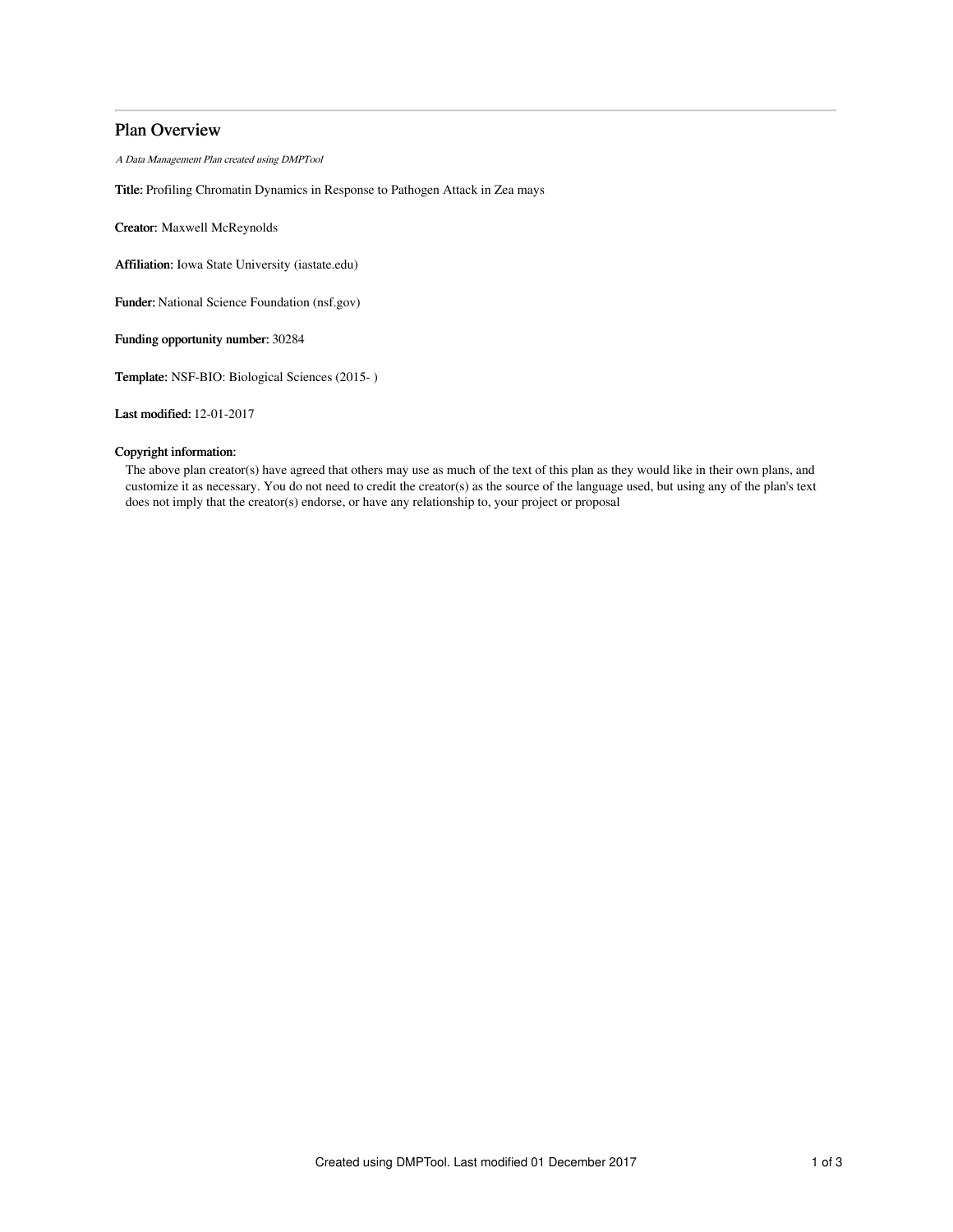## Data and Materials Produced

#### Describe the types of data, physical samples or collections, software, curriculum materials, and other materials to be produced in the course of the project. (For collaborative proposals, the DMP must cover all the various data types being collected by each collaborator.)

Data will be files collected from mass spectrometry (MS) analysis as well as derived forms of the data from analysis software There will be prototypical molecular analysisbased data comprised of PCR analysis gels, western immuno-blotting, and co-immunoprecipitation image files. Images detailing a quantitative pathogen-disease infection assay will be used for phenotyping screens of candidate maize mutant plants.

MS data will be available in raw and processed formats. Raw data will be used to create processed data with a human readable and statistically analyzed output type. The majority of the molecular biology analysis-based data will be qualitative images to detect presence/absence of proteins/DNA molecules. Experimental measure type data will be our camera images showing quantitative disease infection of our pathogen on the maize host.

MS raw data will be from a ThermoFisher Q-Exactive Plus mass spectrometer. Raw files will be processed using MaxQuant software developed by the MaxQuant institute. . Molecular biology data will be visualized on a BioRad ChemiDoc XRS gel/membrane system. Phenotyping screen images will be taken using a digital camera. Versioning control implemented in folders containing the files. Naming methods include the researcher, data of analysis, and methods of analysis.

## Standards, Formats and Metadata

### Describe the standards to be used for all the data types anticipated, including data or file format and metadata.

Mass Spectrometry raw data will be available in .raw format as this is the output form the XCalibur software we are running on the machinery. Necessary for downstream analysis.

The processed MS data will be stored in folders composed of txt files and pdf files. The txt files are the majority of the output and make a great platform to allow for data parsing via a variety of user-friendly graphical user interface software(s) as well as command-lines tools decided upon by the researcher doing the analysis. The txt files are low size and transmissable between researchers. The pdf files are also universally viewable with their content being primarily summary files of the run (the metadata). Molecular biology-based results will be primarily image files in .tiff format to allow for high resolution image analysis via software. The images will also be saved as .scn files which is readable by the BioRad documentation machine. This file format allows for image analysis, touch-ups, and manipulation. Camera images will also be saved in a .tiff format. Photo analysis software will be used on the images.

Metadata outlining the data will be in the form of "read me" files distrubted in the same storage directory folders as the data.

#### Roles and Responsibilities

#### Describe the roles and responsibilities of all parties with respect to the management of the data (including contingency plans for the departure of key personnel from the project).

Primary ownership and responsibility for data managment will be shared by the principle investigator and the lead researcher generating the data. Time allocations will not be enforced, neither will the project managment of technical aspects. Minimal training required.

The lead researcher will also be responsibe for monitoring of the data managment plan. Adherence to the data managment plan will be checked by the PI. Decision making for long-term ownership of the data will be administered by the PI.

## Dissemination Methods

## Describe the dissemination methods that will be used to make data and metadata available to others during the period of the award, and any modifications or additional technical information regarding data access after the grant ends.

All data published in peer-reviewed scientific jounals will be made readily available to all interested and preserved long-term.

Data will be made available via open-access repository following acceptance of the peer-reviewed publication by the publishing scientific journal. We plan to use available Iowa State University systems. Tranformation of the high-resolution images may be necessary prior to data sharing. The "read me" metadata files will be submitted and deposited along with the data on the repository. No further manipulation/transformation of these file(s) is necessary prior to depositing them.

The process for gaining access to non-publically accessible data will be straighforward and involve email communication to the PI in order to gain access to the data. We expect no embargo periods for political/commercial/patent or publisher reasons.

## Policies for Data Sharing and Public Access

### Describe the PI's policies for data sharing, public access and re-use, including re-distribution by others and the production of derivatives. Where appropriate, include provisions for protection of privacy, confidentiality, security, intellectual property rights and other rights.

There will be no need for permission restrictions to be placed on the data. Ethical and privacy issues will also be of no concern.

The principle advisor, main researcher, and Iowa State University will be the entities which will retain the property rights to the data. Data access will be allocated at the discretion of the university as the experimental procedures are performed using Iowa State University-owned equipment and materials.

Foreseeable uses of the data may be for further expermentation performed in the lab under leadership of the principle investigator. The users may include current and/or former graduate students, post-doctoral researchers, and other lab personnel involved in the project.

## Archiving, Storage and Preservation